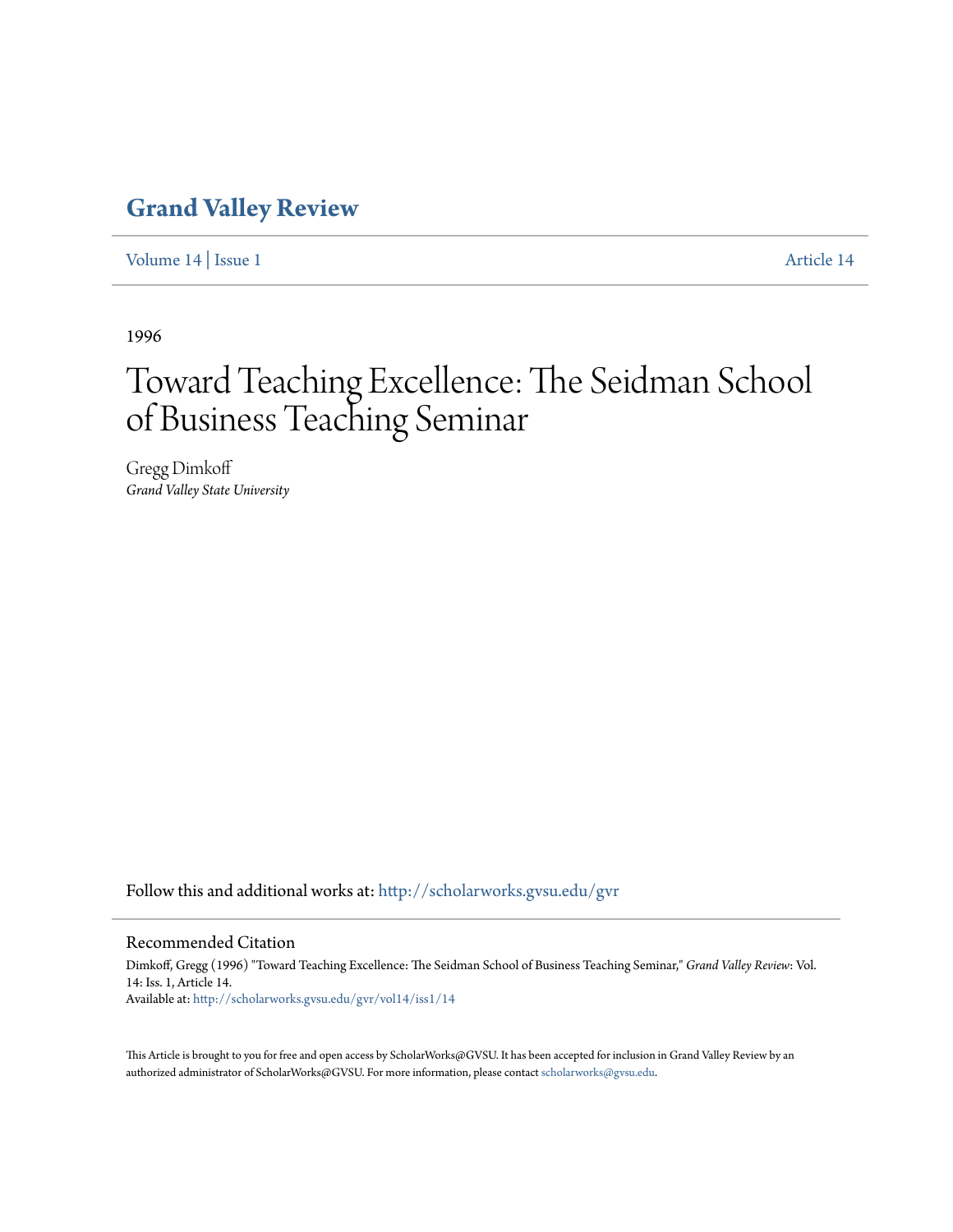## **TOWARD TEACHING EXCELLENCE: THE SEIDMAN SCHOOL OF BUSINESS TEACHING SEMINAR**

### *Gregg Dimkoff*

Since its founding, Grand Valley has considered teaching to be its most important mission. Indeed, the present catalog states, "Grand Valley prides itself on being a teaching institution dedicated to providing the highest level of quality instruction possible," and "Grand Valley State University is a learning community where close student-faculty interaction enhances both teaching and learning." Furthermore, an Admissions Office recruiting brochure proclaims that "GVSU is committed to excellence in teaching. . . ." and "we are committed to creating an excellent environment for learning and teaching that will help bring out your best."

Consistent with Grand Valley's mission, good teaching is the primary objective in the Seidman School of Business. All Seidman faculty are evaluated by their students in each class every semester. Results of these evaluations are major determiners of raises, contract renewals, promotions, and tenure decisions. In addition, individual faculty members use these evaluations to identify their strengths and weaknesses in order to improve their teaching. SSB has many fine teachers, two of whom have received the GVSU Teacher of the Year award.

The old adage, "If it ain't broke, don't fix it!" might have been good enough in the past, but not in today's environment of intense competition in the global work place. As we make our way toward accreditation by the American Assembly of Collegiate Schools of Business, we are keenly aware that this body gives considerable weight to a demonstration of the school's continuing attempts to improve teaching.

Toward this end, a few years ago, the SSB Teaching Committee, which I chaired, recommended that a new program be instituted to improve, recognize, and reward good teaching. Thus began, in fall, 1993, the SSB Teaching Seminar, which continues to be offered every fall. All new full-time faculty members, no matter how extensive their teaching backgrounds have been, are required to attend this seminar. Others, including adjuncts, are invited. About a third of the faculty complete the seminar each year.

At the initial meeting, the Chair and the Dean explain the goal of continually improving teaching. They also warn newcomers that they may experience culture shock during their first few semesters at Grand Valley. New faculty members with excellent teaching records may get below-average teaching evaluations at the end of their first semester, because our students expect a higher level of teaching quality than is found at many other colleges.

At the next session the seminar participants hear about teaching-related do's and don'ts: for example, do meet for the entire time scheduled; don't miss a class without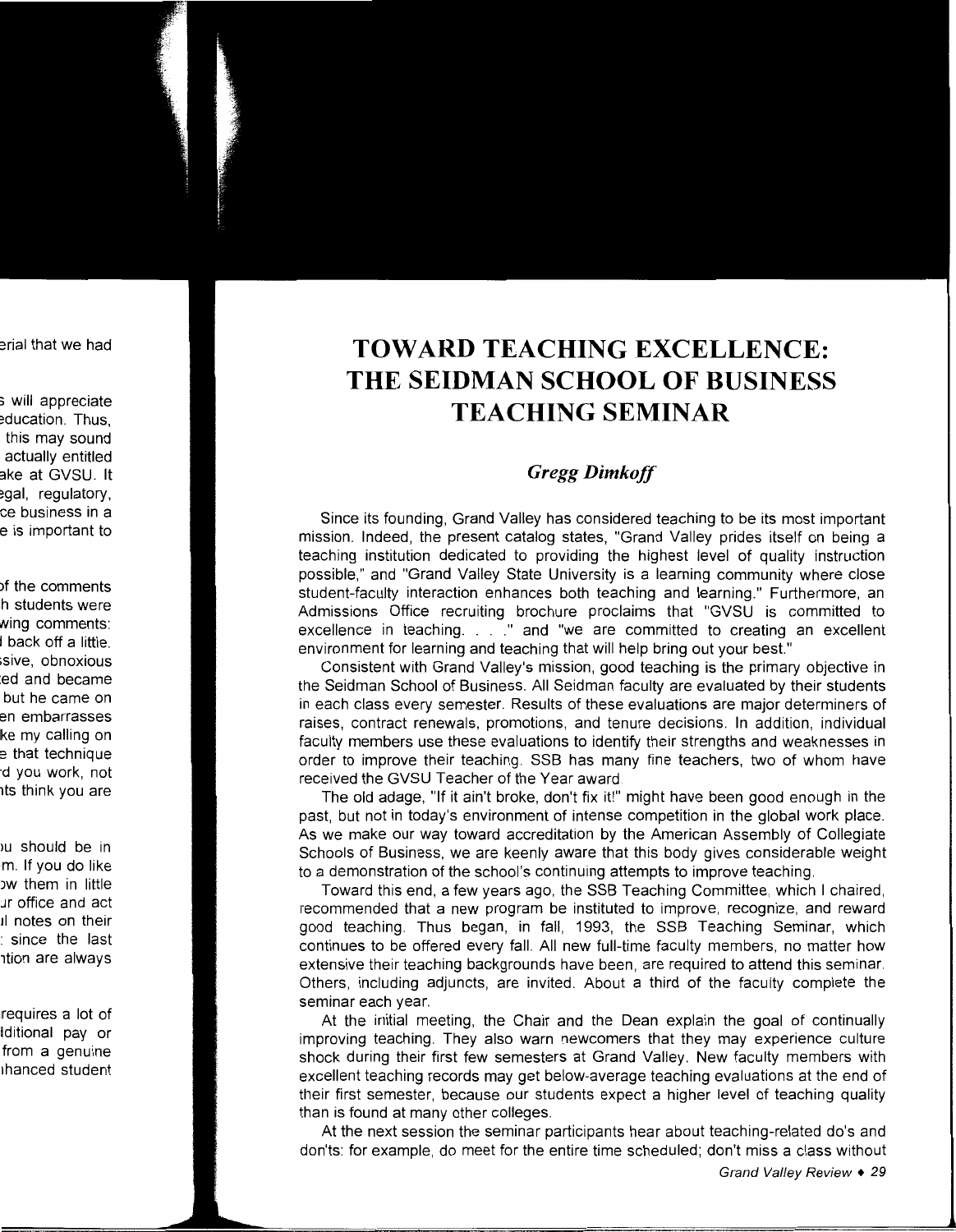finding someone to cover it; do give students a complete course syllabus; don't change it once the semester begins, and so forth. The discussion centers on the norms at Grand Valley: what students expect, and how to avoid problems.

Each participant is given a list of SSB teachers whom students consider to be very good and who have given permission for seminar participants to observe their classes. Approximately twenty-five classes give the participants a choice of time (morning, afternoon, or evening), location (Allendale, Muskegon, or Grand Rapids), delivery (lecture or discussion) and type (case, quantitative, or behavioral). Participants attend two classes, during which they jot down what they see as good teaching techniques and whatever else impresses them. At the end of the semester, we all meet to share our experiences and to talk about what makes for good teaching.

Although teaching techniques and styles are highly individual, the same comments about why our good teachers are good keep appearing. Generally, these comments fall into five broad categories: class participation, reinforcement, organization of class time, delivery, and pace.

Good classroom participation is the characteristic most noted in successful classrooms, often the result of the professor's frequent questioning of the students. Specific comments follow:

"The instructor developed fine points by asking questions."

- "The instructor made students feel it was OK to ask questions."
- "Even if the answer to a question was totally wrong, the instructor made the student feel good about asking."
- "The instructor called on everyone to get their opinions."

Second in importance is the reinforcement of important points by repetition. Reinforcement can be summarized by a variation of another old adage: "Tell them what you are going to teach them, teach them, and then tell them what you taught them." In addition to this type of reinforcement, some good teachers give students sample exams prior to the class when a real exam is scheduled, review the previous class at the beginning of each class, and ask for questions before starting a new topic.

Good organizers of class time write on the board a brief outline of the topics to be covered during that day's class and do not stray from the topics. They may end the class by explaining what will be covered during the next class.

Concerning delivery, two comments appear again and again. First is the KISS principle: "Keep it simple, Stupid." This is not to say that the topic should be trivialized, but that teachers should strive to make complex issues understandable. Second is the importance of knowing the students' names and using them in class. Other comments point out that good teachers make use of humor, current events, and the blackboard, and do not over-rely on overheads.

Finally, participants are usually impressed by the maintenance of a pace that allows students to take good notes, by a teacher who does not rush through the